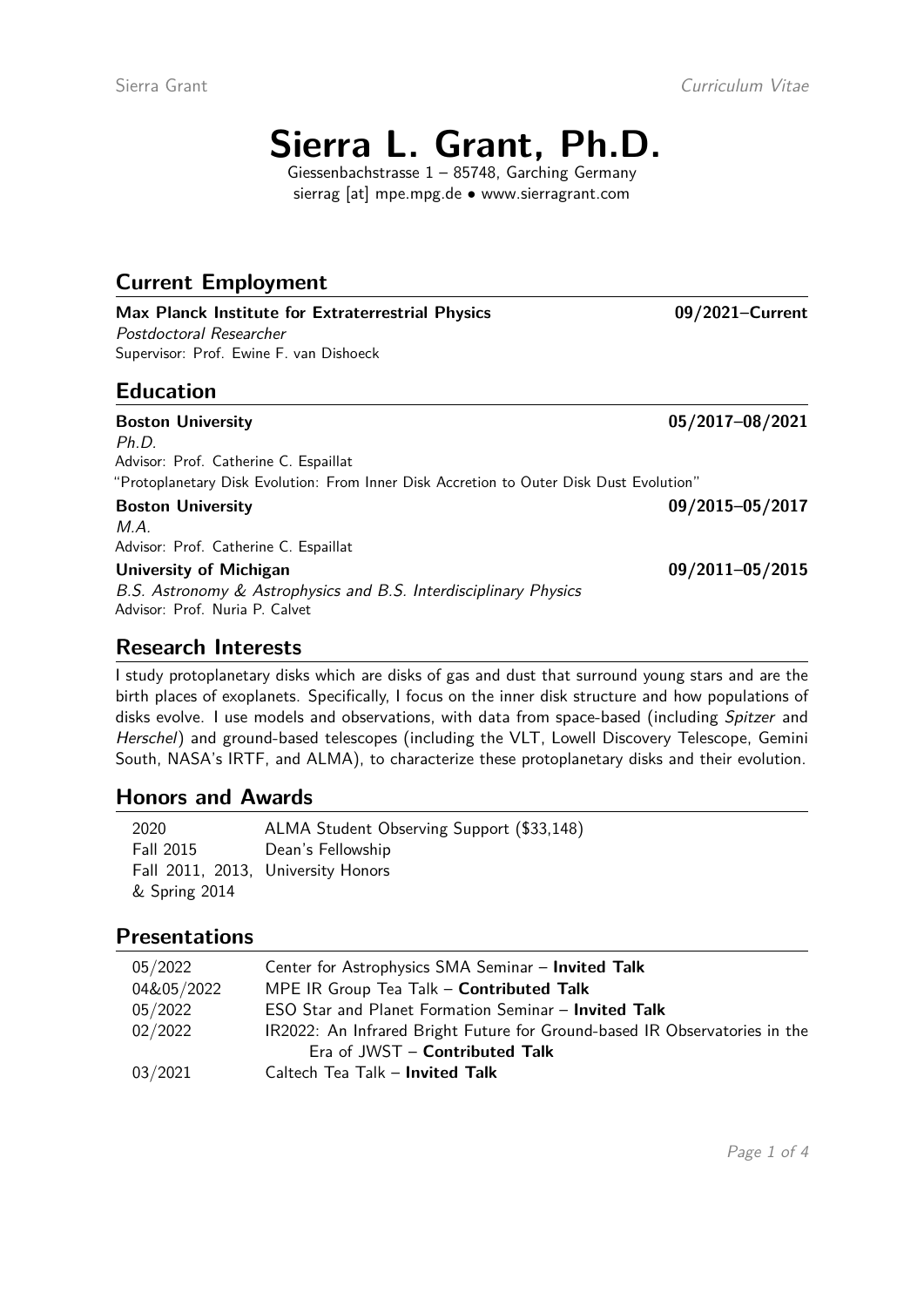## Presentations (cont.)

| Five years after HL Tau: a new era in planet formation $-$ Contributed Talk<br>Star and Planet Formation Lunch Talk, Amherst, MA - Invited Talk<br>Cool Stars 20, Boston, MA - Poster<br>The 4th MA-CT Regional Star Formation Meeting, Boston, MA |
|----------------------------------------------------------------------------------------------------------------------------------------------------------------------------------------------------------------------------------------------------|
| - Contributed Talk                                                                                                                                                                                                                                 |
| Boston Area Exoplanet Science Meeting, Cambridge, MA - Contributed                                                                                                                                                                                 |
| <b>Talk</b>                                                                                                                                                                                                                                        |
| Regional Star Formation Meeting, New Haven, CT - Contributed Talk                                                                                                                                                                                  |
| Frontiers in Star Formation: Celebrating Contributions to the Field by Nuria                                                                                                                                                                       |
| Calvet and Lee Hartmann, Ann Arbor, MI - Invited Talk                                                                                                                                                                                              |
| 225th American Astronomical Society Meeting, Seattle, WA - Poster                                                                                                                                                                                  |
| Scientista Symposium, Massachusetts Institute of Technology, Cambridge, MA                                                                                                                                                                         |
| - Poster                                                                                                                                                                                                                                           |
| Undergraduate Research Presentation, University of Michigan, Ann Arbor, MI                                                                                                                                                                         |
| - Poster                                                                                                                                                                                                                                           |
|                                                                                                                                                                                                                                                    |

## **Publications**

| <b>First-Author, Refereed:</b>                                                                                                                                                                                                                                                                                                                                                                                                                                                              |
|---------------------------------------------------------------------------------------------------------------------------------------------------------------------------------------------------------------------------------------------------------------------------------------------------------------------------------------------------------------------------------------------------------------------------------------------------------------------------------------------|
| "Accretion Properties in Herbig Ae/Be Stars as Traced by the Br $\gamma$ Line"<br>Sierra L. Grant, Catherine C. Espaillat, Sean Brittain, Caleb Scott-<br>Joseph, Nuria Calvet                                                                                                                                                                                                                                                                                                              |
| "An ALMA Survey of Protoplanetary Disks in Lynds 1641"<br>Sierra L. Grant, Catherine C. Espaillat, John Wendeborn, John J.<br>Tobin, Enrique Macías, Anneliese Rilinger, Álvaro Ribas, S. Thomas<br>Megeath, William J. Fischer, Nuria Calvet, Kyoung Hee Kim<br>ApJ, 913, 123                                                                                                                                                                                                              |
| "Herschel Observations of Protoplanetary Disks in Lynds 1641"<br>Sierra L. Grant, Catherine C. Espaillat, S. Thomas Megeath,<br>Nuria Calvet, William J. Fischer, Christopher J. Miller,<br>Kyoung Hee Kim, Amelia M. Stutz, Álvaro Ribas, Connor E. Robinson<br>ApJ, 863, 13                                                                                                                                                                                                               |
| Co-Author, Refereed:                                                                                                                                                                                                                                                                                                                                                                                                                                                                        |
| "Scanning disk rings and winds in CO at 0.01-10 au: a high-resolution M-band<br>spectroscopy survey with IRTF-iSHELL"                                                                                                                                                                                                                                                                                                                                                                       |
| Banzatti, Andrea; Abernathy, Kirsten M.; Brittain, Sean; Bosman,<br>Arthur D.; Pontoppidan, Klaus M.; Boogert, Adwin; Jensen, Stanley;<br>Carr, John; Najita, Joan; Grant, Sierra; Sigler, Rocio M.; Sanchez,<br>Michael A.; Kern, Joshua; Rayner, John T.<br>"Using Multiwavelength Variability to Explore the Connection among X-Ray<br>Emission, the Far-ultraviolet $H_2$ Bump, and Accretion in T Tauri Stars"<br>C. C. Espaillat, C. Robinson, S. Grant, M. Reynolds<br>ApJ, 876, 121 |
|                                                                                                                                                                                                                                                                                                                                                                                                                                                                                             |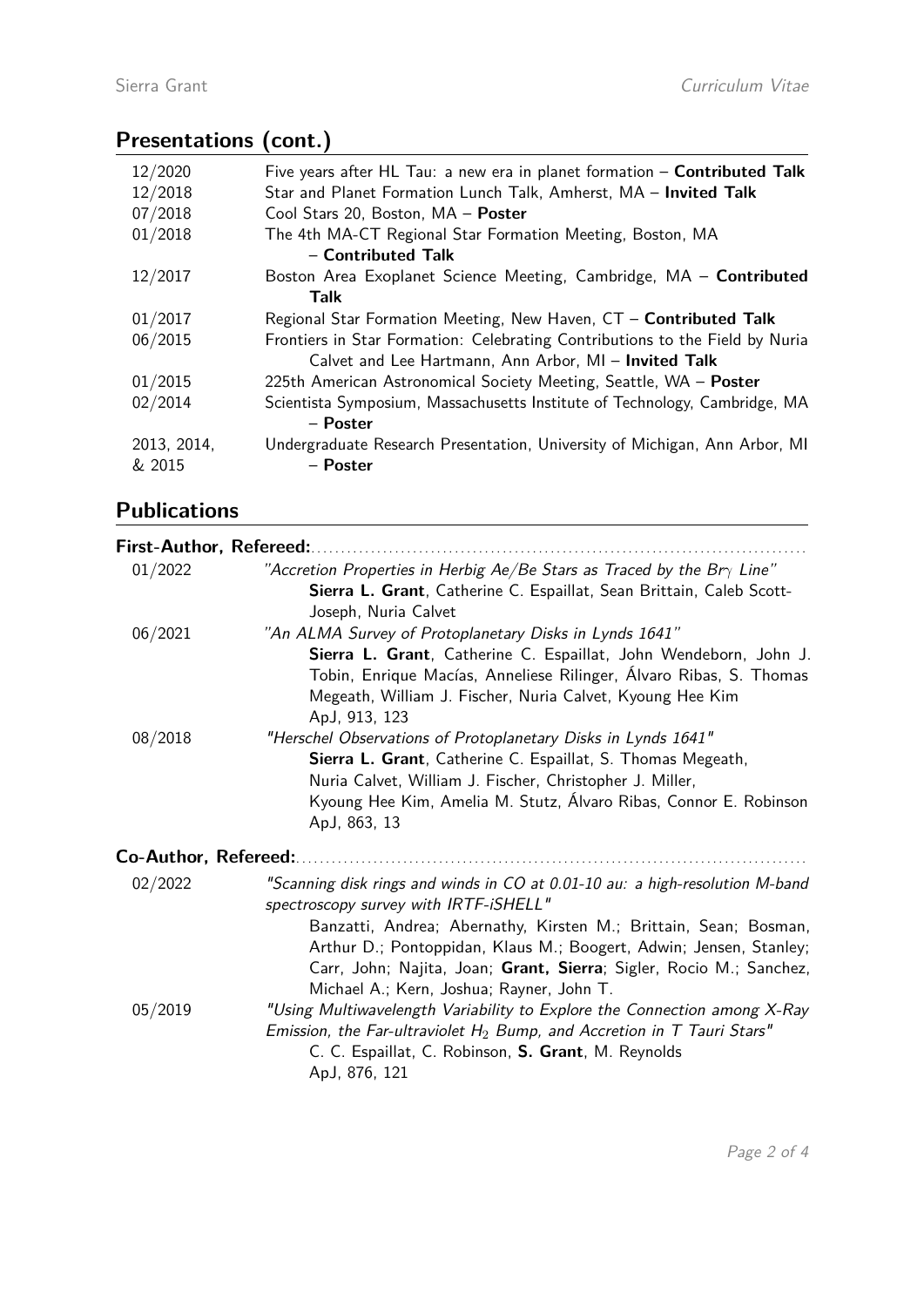| 03/2014 | "A Month of Personal Transformation at Kitt Peak" |
|---------|---------------------------------------------------|
|         | Sierra L. Grant                                   |
|         | NOAO Newsletter, Issue 109, March 2014            |
|         |                                                   |

## **Accepted Observing Proposals**

| As PI:      |                                                                                                                      |
|-------------|----------------------------------------------------------------------------------------------------------------------|
| 2021        | NOEMA (13.5 hours, ranked "B", Co-PI)<br>"Orion's hunting grounds: The first unbiased mass census of Herbig          |
|             | Ae/Be disks"                                                                                                         |
|             | Sierra Grant, Michiel R. Hogerheijde, Lucas Stapper, Ewine F. van<br>Dishoeck, Sierk van Terwisga, Alice Booth       |
| 2021        | VLT-CRIRES+ (1.4 hours, Science Verification, not observed)                                                          |
|             | "Probing the impact of dust cavities on the gas distribution in<br>intermediate-mass stars"                          |
|             | Sierra Grant, Carlo Manara, Ewine van Dischoeck, Giulio Bettoni,                                                     |
|             | Melissa McClure                                                                                                      |
| 2020        | Gemini South Observatory (17 hours in 2020A, 7.7 hours in 2020B)<br>"Accretion onto Intermediate-mass Stars"         |
|             | Sierra Grant, Catherine Espaillat, Sean Brittain, Nuria Calvet                                                       |
| 2019        | ALMA (Cycle 7, 2019.1.00951.S)                                                                                       |
|             | "Characterizing Protoplanetary Disks in the Orion L1641 Region"                                                      |
|             | Sierra Grant, Catherine Espaillat, Kyoung Hee Kim, Enrique Macías,                                                   |
|             | Álvaro Ribas, Tom Megeath, Nuria Calvet, John Tobin                                                                  |
| 2019 & 2020 | NASA Infrared Telescope Facility (3 half-nights each in 2019B and 2020A)<br>"Accretion onto Intermediate-mass Stars" |
|             | Sierra Grant, Catherine Espaillat, Sean Brittain, Nuria Calvet                                                       |
| 2017 & 2018 | Lowell Discovery Telescope, Lowell Observatory (10 half-nights)                                                      |
|             | "Probing Gas and Dust in the Sites of Planet Formation"                                                              |
|             | Sierra Grant, Catherine Espaillat                                                                                    |
| As Co-l:.   |                                                                                                                      |
| 10/2017     | Hubble Space Telescope (6 orbits) & Chandra X-ray Observatory (35ks) &<br>VLA (9.6 hours)                            |
|             | "Connecting Mass Accretion and Ejection in Pre-main Sequence Stars"                                                  |
|             | Catherine Espaillat, Jesús Hernández, Sierra Grant, Enríque Macias,                                                  |
|             | Mark Reynolds, Connor Robinson                                                                                       |
| 10/2015     | Spitzer Space Telescope (Proposal ID #12036)                                                                         |
|             | "Footprints of the Magnetosphere: the Star-Disk Connection in T Tauri<br>Stars"                                      |
|             | Catherine Espaillat, Sierra Grant, Jesus Hernandez, Nuria Calvet                                                     |
|             | Coordinated with the Hubble Space Telescope and the The Neil Gehrels                                                 |
|             | Swift Observatory for simultaneous observations                                                                      |